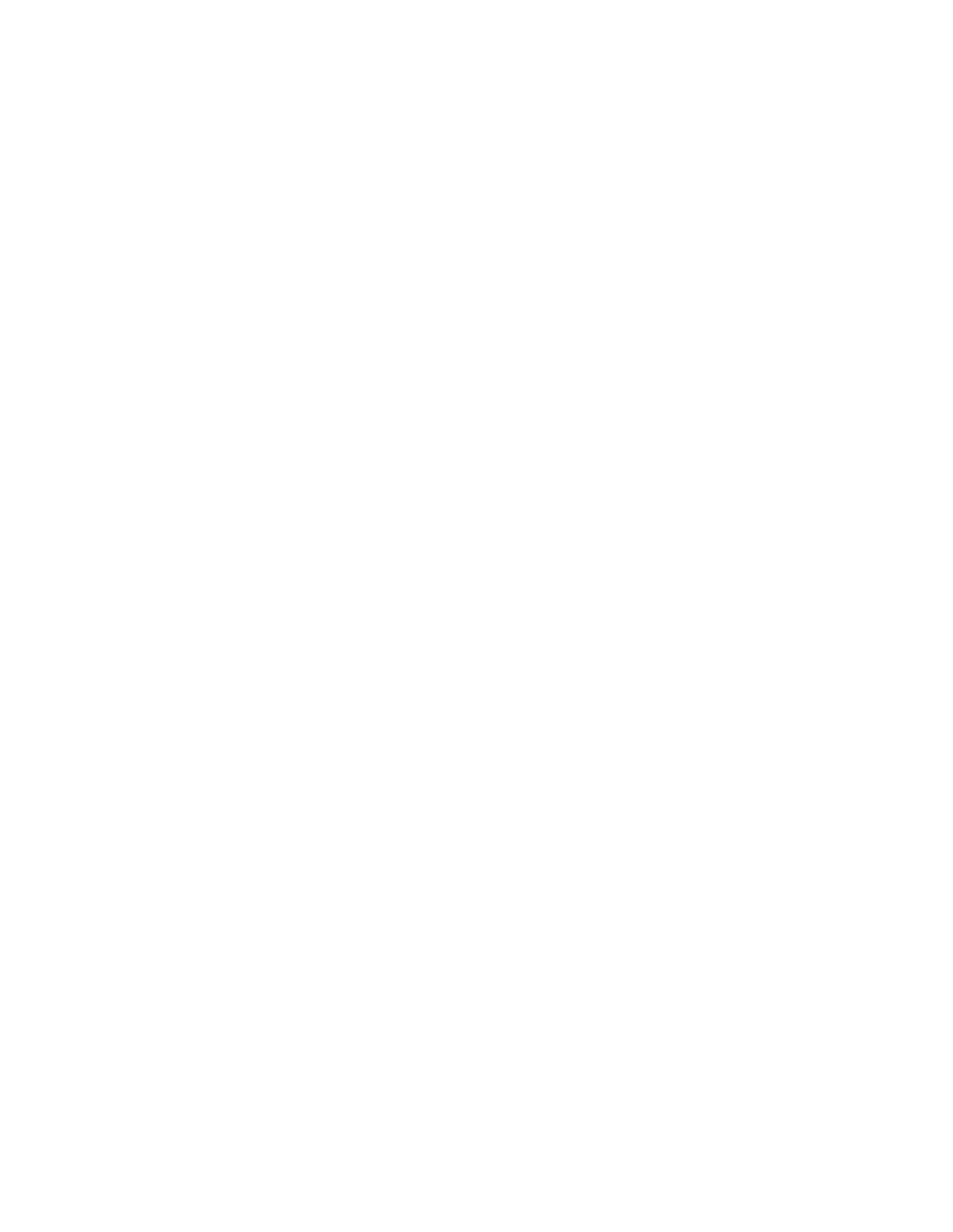*A VIDEO RECORDING OF THE MEETING IN ITS ENTIRETY IS AVAILABLE THROUGH VERMONTCAM.ORG. THE WRITTEN MINUTES ARE A SYNOPSIS OF DISCUSSION AT THE MEETING.MOTIONS ARE AS STATED BY THE MOTION MAKER. MINUTES SUBJECT TO CORRECTION BY THE SHELBURNE PLANNING COMMISSION. CHANGES, IF ANY, WILL BE RECORDED IN THE MINUTES OF THE NEXT MEETING OF THE COMMISSION.*

### **TOWN OF SHELBURNE PLANNING COMMISSION MINUTES OF MEETING April 28, 2022**

### **\*Hybrid Meeting.**

| <b>MEMBERS PRESENT:</b>                                                  | Steve Kendall (Chair); Marla Keene, Stephen Selin. (Jean Sirois and Deb        |
|--------------------------------------------------------------------------|--------------------------------------------------------------------------------|
|                                                                          | Estabrook were absent.)                                                        |
| <b>STAFF PRESENT:</b>                                                    | Adele Gravitz, Planning Director; Ken Belliveau, Acting DRB Coordinator.       |
| <b>OTHERS PRESENT:</b>                                                   | <b>DRB Members:</b> Mark Sammut, Anne Bentley, John Day, Mike Major, Allyson   |
|                                                                          | Myers, David Hillman, Bob Glover                                               |
|                                                                          | Selectboard Members: Mike Ashooh, Matt Wormser, Cate Cross, Kate Lalley,       |
|                                                                          | Members of the public participating in the meeting included Joyce George, Pete |
|                                                                          | Serensky, Robilee Smith, Rosemary Sadler, Rowland Davis, Steve Brandon,        |
|                                                                          | Shelley Crombach, Tracey Beaudin Nancy Badami, Jim White, Diana                |
|                                                                          | Davis, Chris Latta, Jessica Trautwine, Dorothea Penar, Media Factory.          |
| $\Lambda$ $C$ $\Gamma$ $\Lambda$ $\Lambda$ $\Lambda$ $\Lambda$ $\Lambda$ |                                                                                |

### **AGENDA:**

- 1. Call to Order
- 2. Approval of Agenda
- 3. Approval of Minutes (4/14/22)
- 4. Disclosures/Potential Conflicts of Interest
- 5. Election of Officers
- 6. Open to the Public
- 7. Updates/Follow Up Items
- 8. PC/DRB Conversation on FBC
- 9. Other Business/Correspondence
- 10. Adjournment

### **1. CALL TO ORDER**

Chair, Steve Kendall, called the virtual meeting to order at 7 PM. Introductions were done.

### **2. APPROVAL OF AGENDA**

**MOTION by Stephen Selin, SECOND by Marla Keene, to approve the agenda with the amendment to postpone the election of officers until the next meeting. VOTING: unanimous (3-0); motion carried.**

### **3. APPROVAL OF MINUTES**

*April 14, 2022*

**MOTION by Marla Keene, SECOND by Stephen Selin, to approve the 4/14/22 minutes as presented. VOTING: unanimous (3-0); motion carried.**

### **4. DISCLOSURES/POTENTIAL CONFLICTS OF INTEREST**

None.

### **5. ELECTION OF OFFICERS**

Postponed.

### **6. OPEN TO THE PUBLIC**

Rowland Davis mentioned his application for a seat on the Planning Commission and asked the commissioners to review the memo he submitted outlining a multi-step process to resolve the issues with form based code, specifically the Mixed Residential Character District.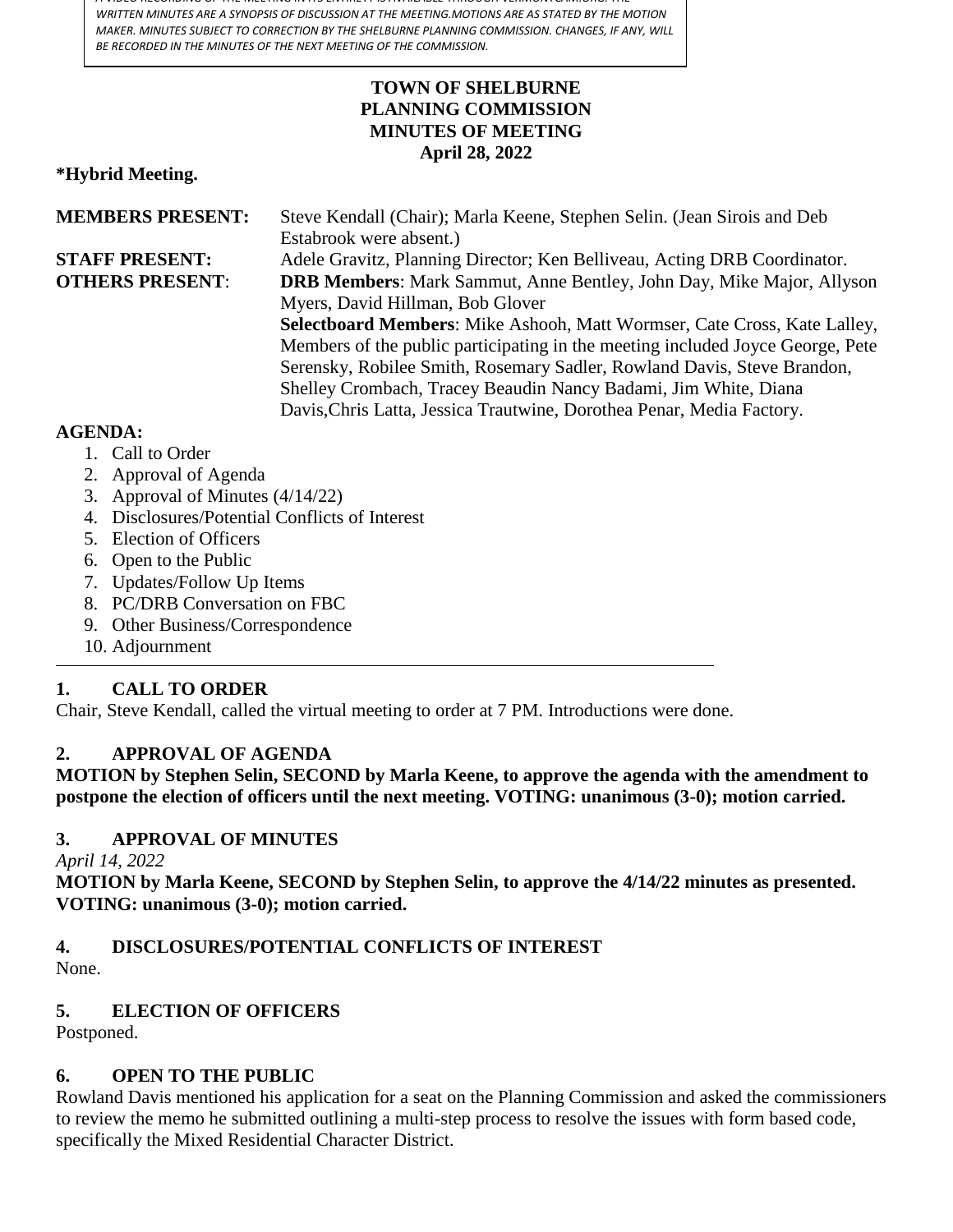### **7. UPDATES/FOLLOW UP ITEMS**

The following was noted:

- ➢ Vacancies on the Planning Commission have been posted on Front Porch Forum, the town website, and an email blast. Interviews will be scheduled for applicants in two weeks.
- ➢ The draft RFP for a consultant to review Mixed Residential Character District of the Shelburne Road Form Based Overlay District is ready for review by the Planning Commission and release.
- ➢ The Bike/Ped Connectivity Advisory Committee met on4/25/22 to review analysis methodology and early findings from the survey. A community meeting will be held on May 25, 2022 to present findings.
- ➢ Selectboard retreat is 4/30/22 beginning at 2 PM.
- $\triangleright$  The public hearing by the Selectboard on the outdoor dining bylaw is scheduled on 5/24/22.

### **8. PC/DRB CONVERSATION ON FORM BASED CODE**

The following was noted/discussed:

- Introductory paragraph in Section 2200.2. C of form-based code says form-based code supersedes any other zoning bylaws so the DRB has no say with form-based code applications that satisfy the checklist though the DRB can waive certain requirements to a certain extent.
- Per the language in the zoning regulations, form-based code and the conventional zoning regulations are separate and exclusive of each other.
- Form based code is very prescriptive and there is not much exception.
- Developers acknowledge they must follow what the code dictates even when it does not make sense for the project or site (i.e., build a sidewalk to nowhere).
- Editing the form-based code text will make it even more complicated.
- There is question as to why a form-based code application even needs to go before the DRB for review if the developer is not seeking any waivers.
- Developers using form-based code for their development will know precisely what must be built and can therefore know the cost of the development.
- In Shelburne, a developer has a choice to use form-based code or conventional zoning when doing a project. This choice should be eliminated and only one code should be offered.
- The DRB has a function in safeguarding how form-based code is implemented. The DRB could challenge a developer to explain why the proposal is as it is and encourage working with neighbors impacted by the project.
- Applying rules appropriately to avoid litigation for the town factors into the discussions by the DRB.
- Review of applications by a board with members who know the town and live in the town is better than by one staff person. The Planning & Zoning Office does not have the manpower to review and decide all form-based code applications. More staff would be needed.
- Staff must do due diligence before projects can move forward.
- Form based code is not integrated into the zoning regulations that preceded it and this should be done. More clarity is needed on procedural steps.
- Form based code, the goals and how to meet those goals, needs to be better explained to the townspeople to have an understanding of outcomes.
- A goal of form-based code was to have different or better results on Shelburne Road, but form-based code is voluntary for an applicant so this may or may not happen.
- Feedback is needed on other form-based code projects along Shelburne Road.
- If the disconnect of what is existing and what is to be built with a form-based code project is so great, then there is opportunity for warfare with neighbors.
- The form-based code overlay does not fit in some locations so a transitional overlay might be beneficial.
- The Planning Commission has received negative feedback on development under conventional zoning on Route 7.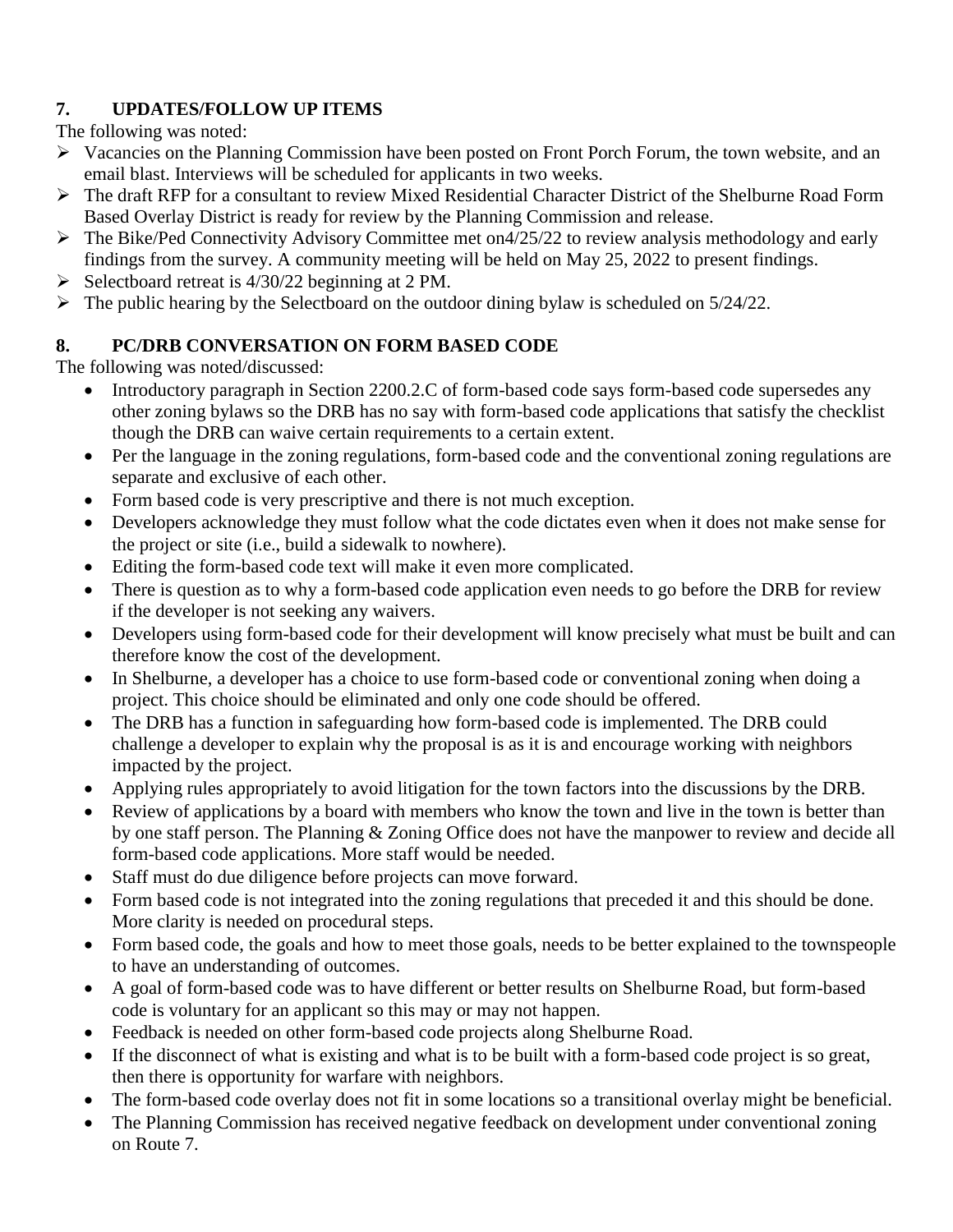- The DRB has received feedback on development not being compatible with the surrounding area (i.e., density too great).
- Form based code is usually for areas needing redevelopment, not in established, stable, desirable neighborhoods.
- Form based code will produce "cookie cutter" design and does not recognize historic resources.
- A small area should be tested with form-based code to determine if this will attract what the town desires.
- The design charette for form-based code did not provide a realistic picture of the potential for development to change the complexion of Route 7.
- There are some areas where form-based code development might be a good idea, but is not feasible.
- The form-based code document is too long (156 pages) and complicated.
- The town's conventional zoning regulations are antiquated and has conflicting information, subjective language, and lack of clarity. This needs to be addressed.
- The town needs to ask what needs to be regulated by the town if there are federal and state regulations already in place for what is being regulated.
- The incentive with form-based code was to expedite the review/approval process with projects.
- A new charette is needed to determine what the town wants on Shelburne Road and to deal with changing development trends (i.e., apartments rather than condominiums, less parking, more green spaces).
- Shelburne Road is separate from the residential districts behind.
- With form-based code Champlain Housing Trust is converting buildings (motels/hotels) on Shelburne Road into affordable housing.

### **9. OTHER BUSINESS**

### *Sketch Plan Application*

There was agreement the application form is overly complicated. The Planning Commission will discuss this at a future meeting.

### *RFP*

The RFP proposals to Clarify and Illustrate Ramifications of the Mixed Residential Character District are due May 13, 2022 to be awarded on May 20, 2022. The work will be complete by June 2022.

### **10. ADJOURNMENT**

**MOTION by Stephen Selin, SECOND by Marla Keene, to adjourn the meeting. VOTING: unanimous (3- 0); motion carried.**

The meeting was adjourned at 9:21 PM.

*RScty: MERiordan*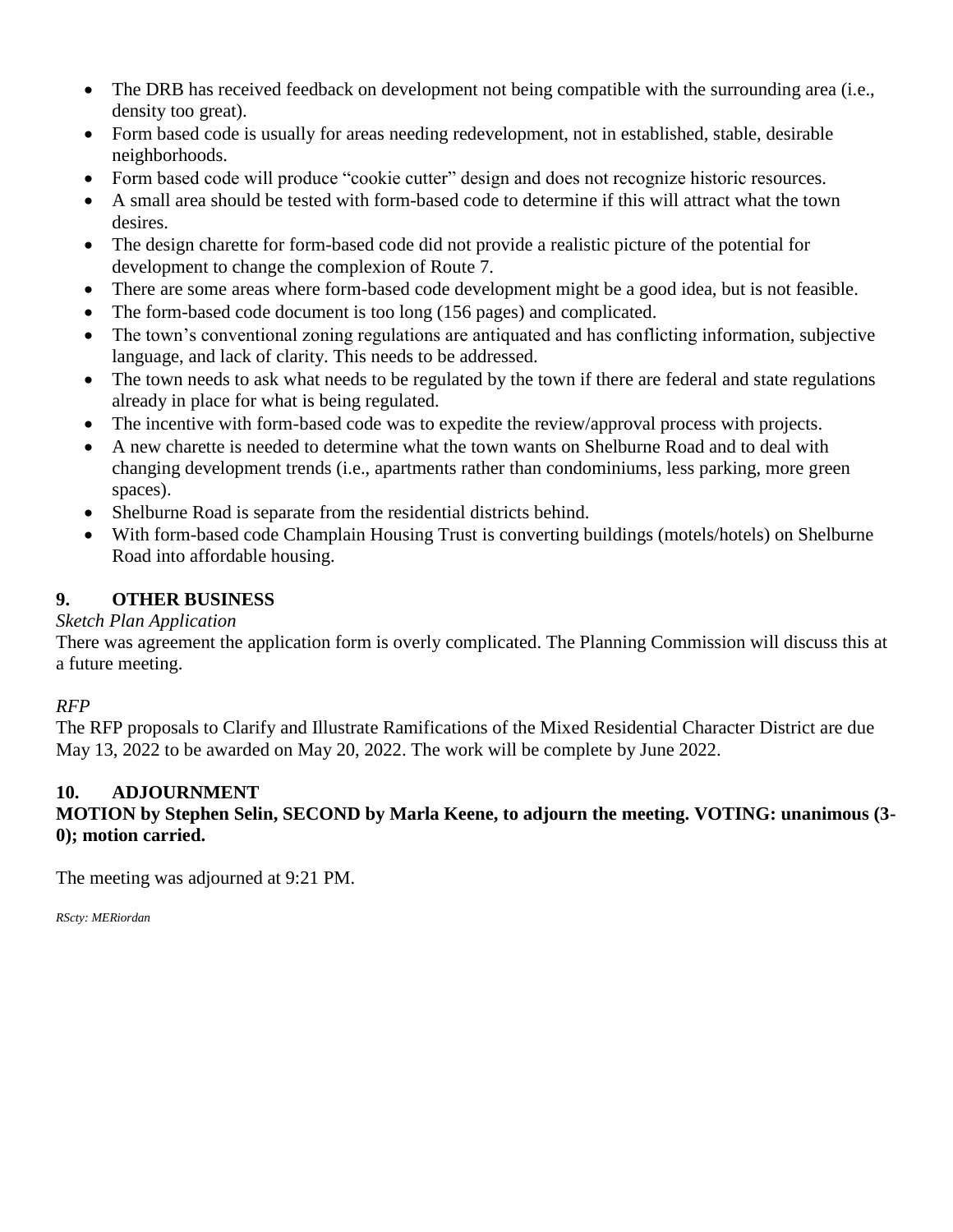*A VIDEO RECORDING OF THE MEETING IN ITS ENTIRETY IS AVAILABLE THROUGH VERMONTCAM.ORG. THE WRITTEN MINUTES ARE A SYNOPSIS OF DISCUSSION AT THE MEETING.MOTIONS ARE AS STATED BY THE MOTION MAKER. MINUTES SUBJECT TO CORRECTION BY THE SHELBURNE PLANNING COMMISSION. CHANGES, IF ANY, WILL BE RECORDED IN THE MINUTES OF THE NEXT MEETING OF THE COMMISSION.*

### **TOWN OF SHELBURNE PLANNING COMMISSION MINUTES OF MEETING May 12, 2022**

### **\*Hybrid meeting.**

| <b>MEMBERS PRESENT:</b> | Steve Kendall (Chair); Deb Estabrook, Marla Keene (Stephen Selin and Jean      |
|-------------------------|--------------------------------------------------------------------------------|
|                         | Sirois were absent.)                                                           |
| <b>STAFF PRESENT:</b>   | Adele Gravitz, Planning Director.                                              |
| <b>OTHERS PRESENT:</b>  | Members of the public participating in the meeting included Joyce George, Pete |
|                         | Serensky, Robilee Smith, Rowland Davis, Ann Hogan, Don Rendall, Media          |
|                         | Factory.                                                                       |
| <b>AGENDA:</b>          |                                                                                |
|                         |                                                                                |

- 11. Call to Order 12. Approval of Agenda
- 13. Approval of Minutes (4/28/22)
- 14. Disclosures/Potential Conflicts of Interest
- 15. Open to the Public
- 16. Updates/Follow Up Items
- 17. Next Steps
- 18. Other Business/Correspondence
- 19. Adjournment

### **1. CALL TO ORDER**

Chair, Steve Kendall, called the hybrid meeting to order at 7 PM. Introductions were done.

### **2. APPROVAL OF AGENDA**

### **MOTION by Deb Estabrook, SECOND by Marla Keene, to approve the agenda. VOTING: unanimous (3-0); motion carried.**

### **3. APPROVAL OF MINUTES**

*April 28, 2022*

Postponed due to lack of a quorum present at the 4/28/22 meeting.

### **4. DISCLOSURES/POTENTIAL CONFLICTS OF INTEREST**

None.

### **5. OPEN TO THE PUBLIC**

Robilee Smith read a statement noting concerns by the residents with the RFP seeking a consultant to look at form based code including the concern there is no public input to the consultant, the RFP is not addressing issues of the form based mixed residential character district (FBMRCD) as requested by the Selectboard (a pause should be put on any development in the FBMRCD until this is done), and the suggestion that a 3-D model should be built of what the existing code would allow. Also, Robilee Smith said the residents request the document that was submitted showing discrepancies between the town plan and FBMRCD be provided to the consultant. [The Planning Commission and staff assured that the consultant will have access to all public records and can request any needed information. The consultant will provide a third party, independent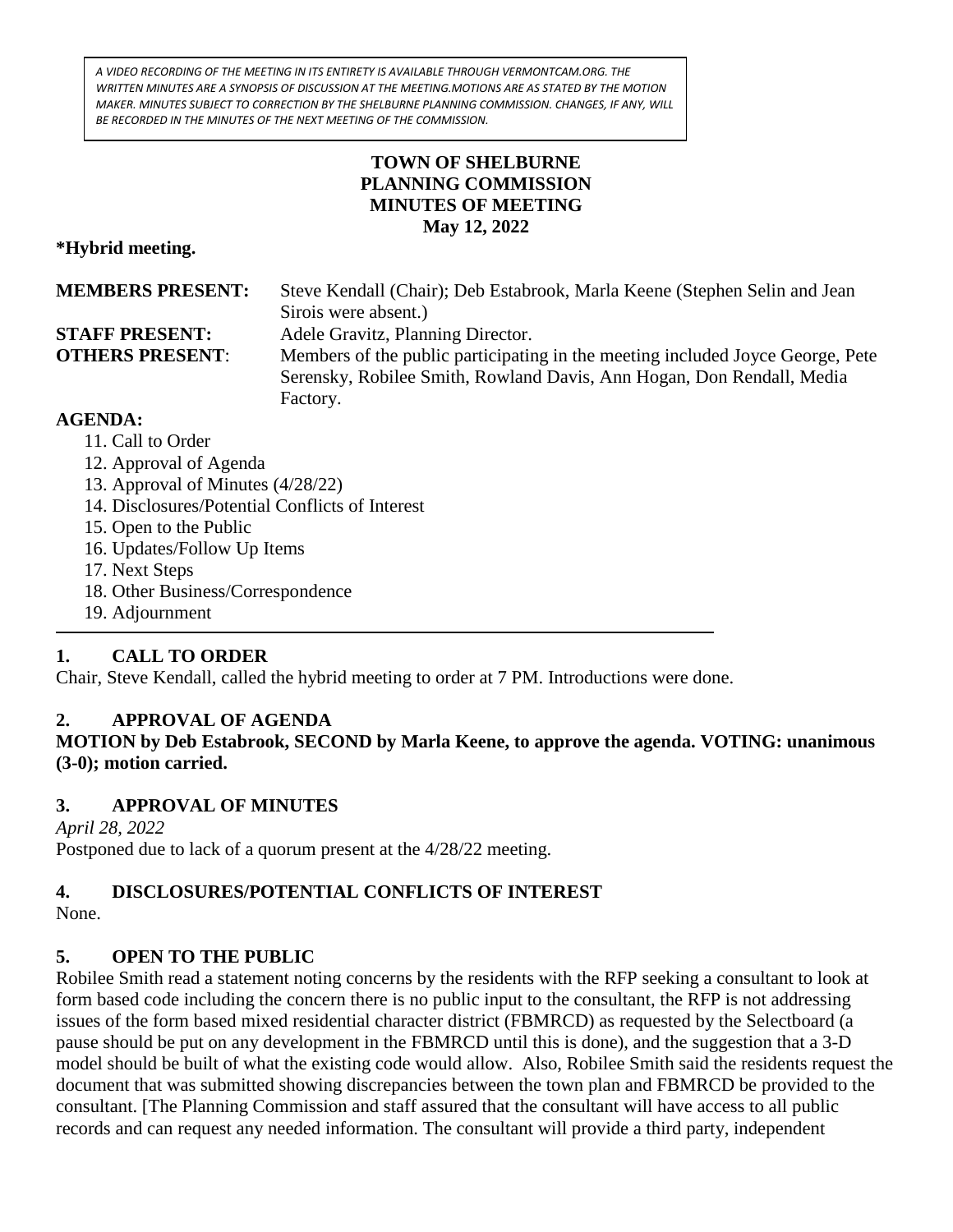objective analysis of the zoning regulations (form based and conventional) and the implications of the existing zoning. The RFP provides leeway to consider the FBMRCD and the bigger zoning regulations picture. Staff working with the consultant will evaluate the different scenarios of development under the zoning and the Planning Commission will determine which is the worst case after the report is written. The consultant's findings will be added to all the information compiled to date on the zoning issues so the Planning Commission can do due diligence.]

Pete Serensky urged pursing putting a pause in place on development under form based code until the issues are resolved.

Rowland Davis offered a list of useful resources for the Planning Commission to consider relative to balancing development and environmental issues.

Ann Hogan asked for an explanation of "illustrate" in the form based zoning and if there is a budget for elevation drawings.

Adele Gravitz stated the proposal from the expert consultant will clarify the issues at hand and the Planning Commission can decide on the approach.

There was discussion of the time required to vet the issues and enact change in the zoning if warranted.

### **6. UPDATES/FOLLOW UP ITEMS**

- The following was noted:
- $\triangleright$  RFP is due 5/13/22.
- $\triangleright$  The public hearing by the Selectboard on the outdoor dining bylaw is scheduled on 5/24/22.
- ➢ Election of officers on the Planning Commission is postponed until the full commission is present.
- $\triangleright$  A number of applications have been received for the vacancies on the Planning Commission. Two interviews have been scheduled.

### **7. NEXT STEPS**

Staff reported the RFP is out. The conversation with the DRB was scheduled. The consultant presentation will be in June. Ideas going forward include getting out into neighborhoods to speak to people about the issues, meeting with all the town committees and boards for their comments, having a presentation from the Community Heart & Soul organization, attending the presentation to the Selectboard by Sustainable Development Code, getting input from the Housing Subcommittee, hearing a presentation from Places for Kids, getting input on environmental/climate resiliency matters.

Rowland Davis mentioned some information resources which he will forward to the Planning Office including the report from CCRPC dealing with climate issues, the Vermont Natural Resources Council report on what towns in the state have done with wildlife and habitat, and the form based code presentation that was done during the "Vision for (Route) 7" project. Also, Jonathan Rosenbloom's website on Sustainable Development Code is very impressive. The Planning Commission should hear a presentation. Regarding the Planning Commission workplan, finding the best way to listen to groups without overusing time resources is strongly suggested.

Don Rendall, Shelburne Natural Resources Committee, requested the list of items previously submitted by the committee for consideration by the Planning Commission remain on the agenda. The items deal with regulations to protect resources that could be lost. [The Planning Commission explained short term zoning issues will be tackled first and these involve housing and natural resources. One goal is to make the regulations so good the committee can rely on the regulations to represent best practices. Some of the items from the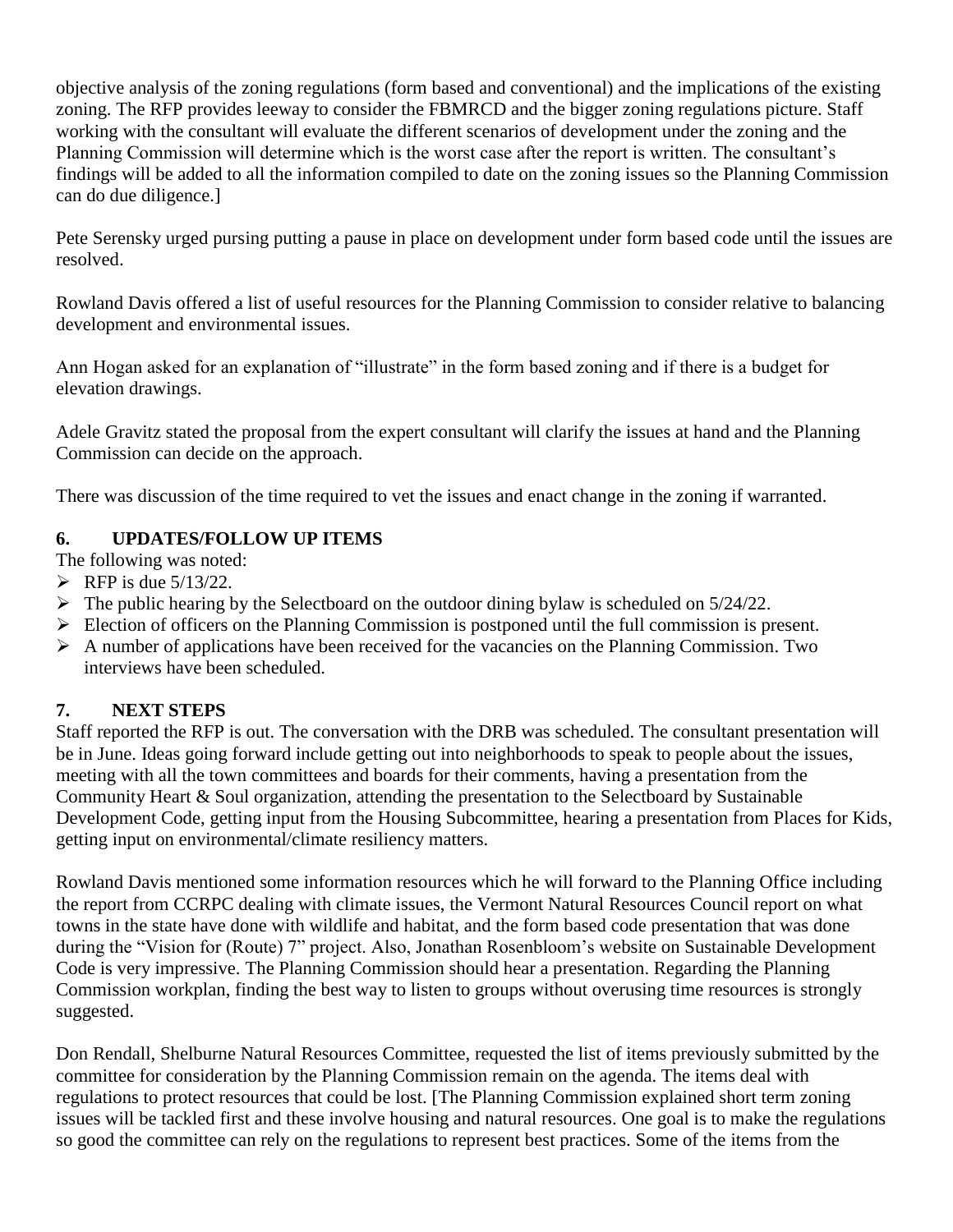committee have been incorporated into the development review process such as reviewing applications earlier in the process. Don Rendall said the committee is still not getting feedback on their questions on applications, and developers are not at the committee meetings. The committee feels the regulations at this time do not have satisfactory protections for natural resources so protections need to be added in order for the DRB to enforce the regulations as well as comments from the committee.]

Joyce George stated form based code should stay, but the boundaries should be redrawn to avoid having threestory buildings surrounded by single family houses.

Pete Serensky commented form based code in other towns appears to occur mostly in town centers or on main thoroughfares and not in residential districts.

The Planning Commission requested a list of form based code projects in town and suggested visiting each site.

# **8. OTHER BUSINESS/CORRESPONDENCE**

None.

### **9. ADJOURNMENT MOTION by Marla Keene, SECOND by Deb Estabrook, to adjourn the meeting. VOTING: unanimous (3-0); motion carried.**

The meeting was adjourned at 8:20 PM.

*RScty: MERiordan*

## **Form Based Zoning Projects History**

### **Mixed Residential (grayed out-not built)**

**FBZ 16-01:** Sketch plan- 9 Lots with 1 being open space. Went before DRB on 08/03/16.

Address- 93 Webster Rd

Character District(s)- Mixed Residential

Status- Approval Expired, not built

**FBZ 19-02:** 3-Lot subdivision. Went before DRB on 08/17/19.

Address- 157 Maple Leaf Lane

Character District(s)- Mixed Residential

Status- Withdrawn on 06/29/20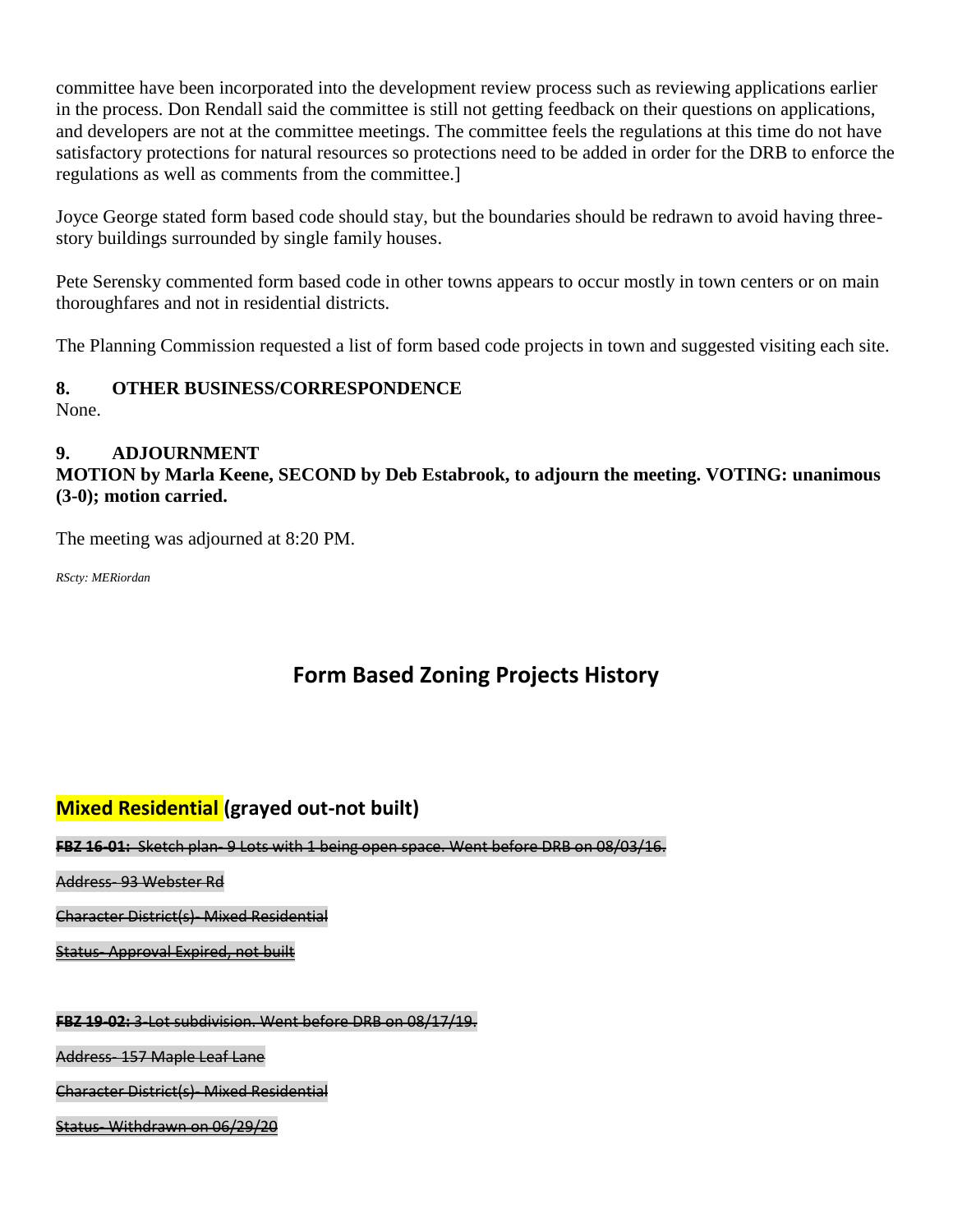**FBZ 21-02:** 107 Units (Townhouses & Apartments) plus office space. Went before DRB on 11/03/21. Crombach Project Address- 2870 & 2882 Shelburne Rd Character District(s)- Mixed-Use Street and Mixed Residential Status- Sketch approved on 11/03/21. Requested extension for Final, which was granted.

**FBZ 22-01:** (Precourt Project) New 6-unit condo buildings. Went before DRB on 04/06/22.

Address- Off of Edward Dr. Fronts onto Bay Rd.

Character Districts(s)- Mixed Residential

Status- Sketch approved on 04/06/22.

### **Mixed-Use Street**

**FBZ 17-01:** Lot merger (2 lots) Re-development. Went before DRB on 01/02/19 Multi-use building with commercial use on bottom floor and apartments on the upper floor. Address- 2916 Shelburne Rd Character District(s)- Mixed-Use Street Status- Built

**FBZ 21-03:** Request to Change use and develop 77 new multi-family units. Went before DRB for Sketch on 12/15/21. Final approval given on 05/18/22. Champlain Housing Trust Project Address- 3164 Shelburne Rd Character District(s)- Mixed-Use Street Status- Final approval granted by DRB on 05/18/22.

### **Green Corridor**

**FBZ 19-01:** 63 Unit group living w/ basement parking. Went before DRB on 06/05/19 and 07/17/19.

Maplewood Village Senior Independent Living

Address- 3972 Shelburne Rd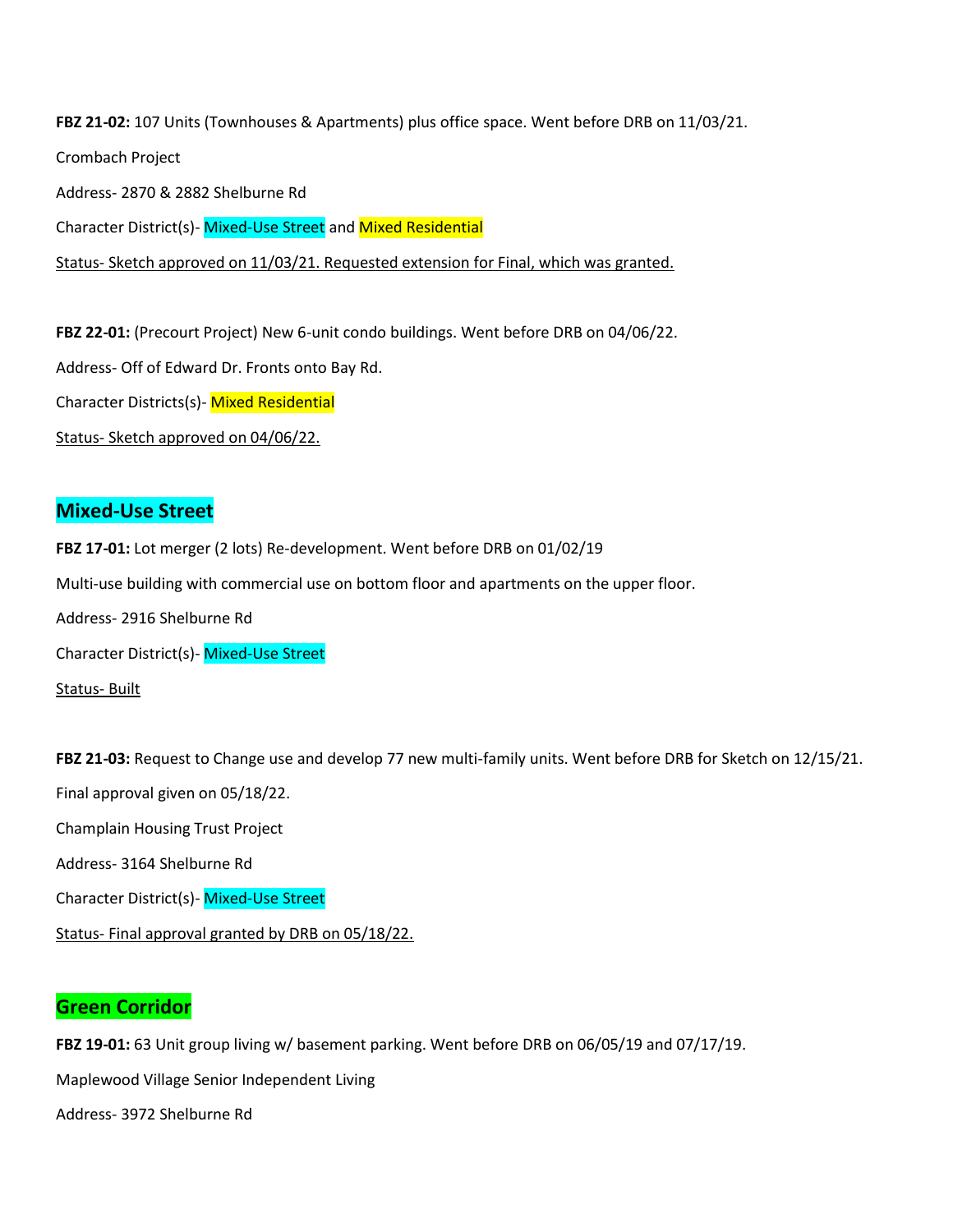Character District(s)- Green Corridor

Status- Construction recently completed

### **Mixed-Use Neighborhood**

**FBZ 21-01:** 2 Lot Subdivision with Mixed-use PUD. Lot 2 is Form Based Zoning for 16-unit multi-family care facility. Went before DRB for Sketch on 07/07/21. Scheduled for Final on 06/01/22.

Howard Center Project

Address- 4309 & 4385 Shelburne Rd

Character District(s)- Mixed-Use Neighborhood

Status- Sketch approved, Up for Final approval on 06/01/22